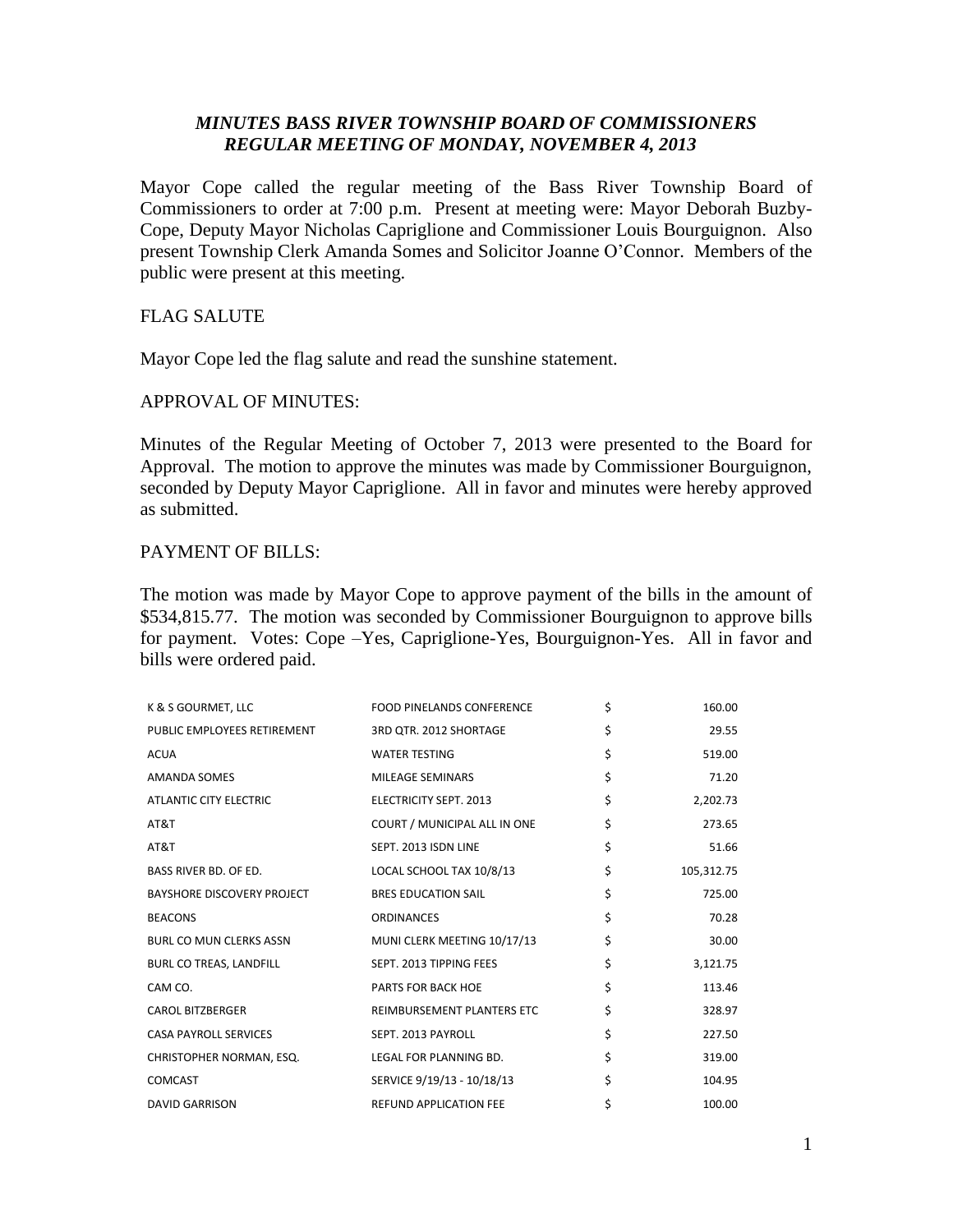| DEER PARK DIRECT<br><b>GREAT BAY REGIONAL</b>                      | SERVICE 8/15/13 - 9/14/13                | \$                 | 17.25      |
|--------------------------------------------------------------------|------------------------------------------|--------------------|------------|
| <b>EMS</b>                                                         | 2013 AID                                 | \$                 | 3,000.00   |
| <b>HANDS PATIO &amp; GARDEN CENTER</b><br><b>INTERSTATE MOBILE</b> | <b>FALL DECORATIONS</b>                  | \$                 | 398.48     |
| CARE                                                               | <b>14 RESP FIT TESTS</b>                 | \$                 | 434.00     |
| JEREMY S. PRICE                                                    | PUBLIC DEFENDER 9/30/13                  | \$                 | 500.00     |
| <b>JERRY'S DIESEL &amp; TRUCK REPAIR</b>                           | <b>FORD F550 REPAIRS</b>                 | \$                 | 1,599.26   |
| JOHN HARVEY, JR.                                                   | <b>REFUND APPLICATION FEE</b>            | \$                 | 100.00     |
| KLUK CONSULTANTS<br><b>MGL PRINTING</b>                            | <b>ENGINEERING SEPT. 2013</b>            | \$                 | 1,536.99   |
| <b>SOLUTIONS</b>                                                   | <b>ENVELOPES</b>                         | \$                 | 124.00     |
| MOTOROLA C/O WIRELESS ELECTRONICS                                  | 2 MINITOR V PAGERS                       | \$                 | 1,056.00   |
| NJ LEAGUE OF MUNICIPALITIES                                        | <b>CONFERENCE REGISTRATIONS</b>          | \$                 | 275.00     |
| OFFICE BASICS, INC<br>PEGGY                                        | COFFEE MAKER, OFFICE SUPPLIES            | \$                 | 351.88     |
| <b>BECK</b>                                                        | MILEAGE BANK TRIPS                       | \$                 | 73.44      |
| POSITIVE PROMOTIONS                                                | <b>BRES RED RIBBON WEEK</b>              | \$                 | 163.95     |
| Q C LABS<br>SOUTH JERSEY WATER                                     | WATER TESTING FIRE HOUSE<br><b>WATER</b> | \$                 | 69.50      |
| <b>TEST</b>                                                        | <b>TESTS</b>                             | \$                 | 1,155.00   |
| <b>TRANSFORMATION ENTERPRISES</b>                                  | <b>AUGUST ROLL-OFF SERVICES</b>          | \$                 | 5,480.00   |
| TREASURER, STATE OF NJ                                             | <b>MARRIAGE LICENSE FEES</b>             | \$                 | 75.00      |
| TRISH HOME CENTER                                                  | LEACH FIELD SUPPLIES                     | \$                 | 72.86      |
| UNIVERSAL COMPUTING SERVICES                                       | <b>JOURNAL PAPER</b>                     | \$                 | 161.68     |
| <b>VERIZON</b>                                                     | <b>COURT &amp; MUNICIPAL PHONES</b>      | \$                 | 962.76     |
| <b>VERIZON WIRELESS</b>                                            | <b>WIRELESS PW PHONE</b>                 | \$                 | 7.98       |
| <b>WEX BANK</b>                                                    | FUEL CHARGES 8/2013                      | \$                 | 1,037.08   |
| <b>BASS RIVER PAYROLL ACCOUNT</b>                                  | PAYROLL 9/19/13                          | \$                 | 13,298.61  |
| <b>BASS RIVER PAYROLL ACCOUNT</b>                                  | PAYROLL 10/3/13                          | \$                 | 13,568.79  |
|                                                                    |                                          | <b>TOTAL</b><br>\$ | 159,280.96 |

## CORRESPONDENCE:

List of correspondence provided to the Board and copies available for the public.

List of Correspondence:

a. Letter to Mayor Cope from Freeholder Joseph Donnelly

RE: Awarding Bass River Township \$141,000 in park grant for North Maple Avenue Phase 2. Total of \$354,897.00 received by Bass River Township for improvements to recreational facilities since inception of County Award Program.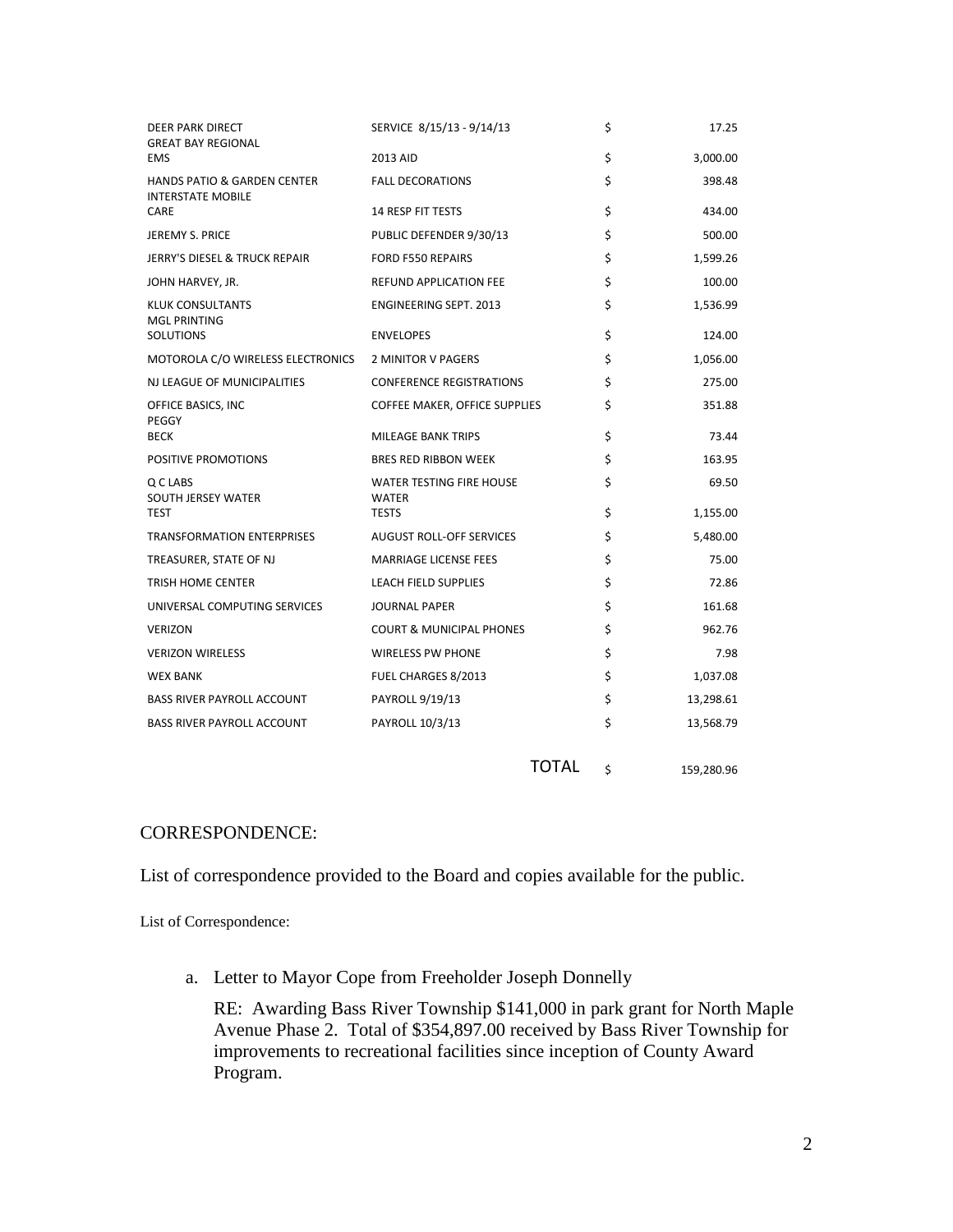a. News Paper article from the Burlington County Times

RE: Burlington county to received \$1.6M in Sandy Assistance. Program is being administered through the Burlington County Board of Social Services.

## ORDINANCES & RESOLUTIONS:

### **RESOLUTION 2013-80**

# **A RESOLUTION AUTHORIZING THE NEW GRETNA FIRE DEPARTMENT TO SUBMIT REQUESTS FOR REIMBURSEMENT FOR COSTS ASSOCIATED WITH PROVIDING FIRE AND EMERGENCY SERVICES**

The motion was made by Commissioner Bourguignon, seconded by Deputy Mayor Capriglione to approve Resolution 2013-80. Votes: Cope–Yes, Capriglione-Yes, Bourguignon-Yes. All in favor and Resolutions 2013-80 was hereby approved.

#### *BASS RIVER TOWNSHIP RESOLUTION 2013- 80*

### *A RESOLUTION AUTHORIZING THE NEW GRETNA FIRE DEPARTMENT TO SUBMIT REQUESTS FOR REIMBURSEMENT FOR COSTS ASSOCIATED WITH PROVIDING FIRE AND EMERGENCY SERVICES*

*WHEREAS, the New Gretna Volunteer Fire Company (hereinafter the "Fire Company") is an independent volunteer fire company that provides fire suppression, emergency and rescue services in and around the Township of Bass River; and*

*WHEREAS, the cost of purchasing, repairing and maintaining equipment and supplies used by the Fire Company in providing fire and rescue services has increased significantly in recent years; and*

*WHEREAS, the Fire Company has additional responsibilities and expenses because of the close proximity of the Garden State Parkway and NJ State Highway Route 9 and the Fire Company's need to respond to emergencies on these State highways; and*

*WHEREAS, the Township Board of Commissioners acknowledges the Fire Company's interest in securing additional funding sources so that it can continue to provide fire and emergency services for the benefit of the residents of the Township and persons traveling within the Township; and* 

*WHEREAS, the Township Board of Commissioners wishes to demonstrate its support for the Fire Company by recognizing the Fire Company's authority to establish a revenue recovery plan through which those who benefit from the services provided by the Fire Company are asked to pay a fair and reasonable share of the cost of loss and wear and tear to apparatus, tools, equipment and materials used in fighting fires and/or providing emergency services so that a safe and appropriate level of service can be maintained and made available to the Township; and* 

*WHEREAS, the Fire Company has informed the Board of Commissioners that the amounts to be charged for materials and the costs associated with vehicle and equipment use will be that which is usual, customary and reasonable in accordance with standard practice and industry standards; and* 

*WHEREAS, the Fire Company has further informed the Board of Commissioners that its request for payment will be sent directly to the insurance company of the person or entity receiving services, or, if the insurance*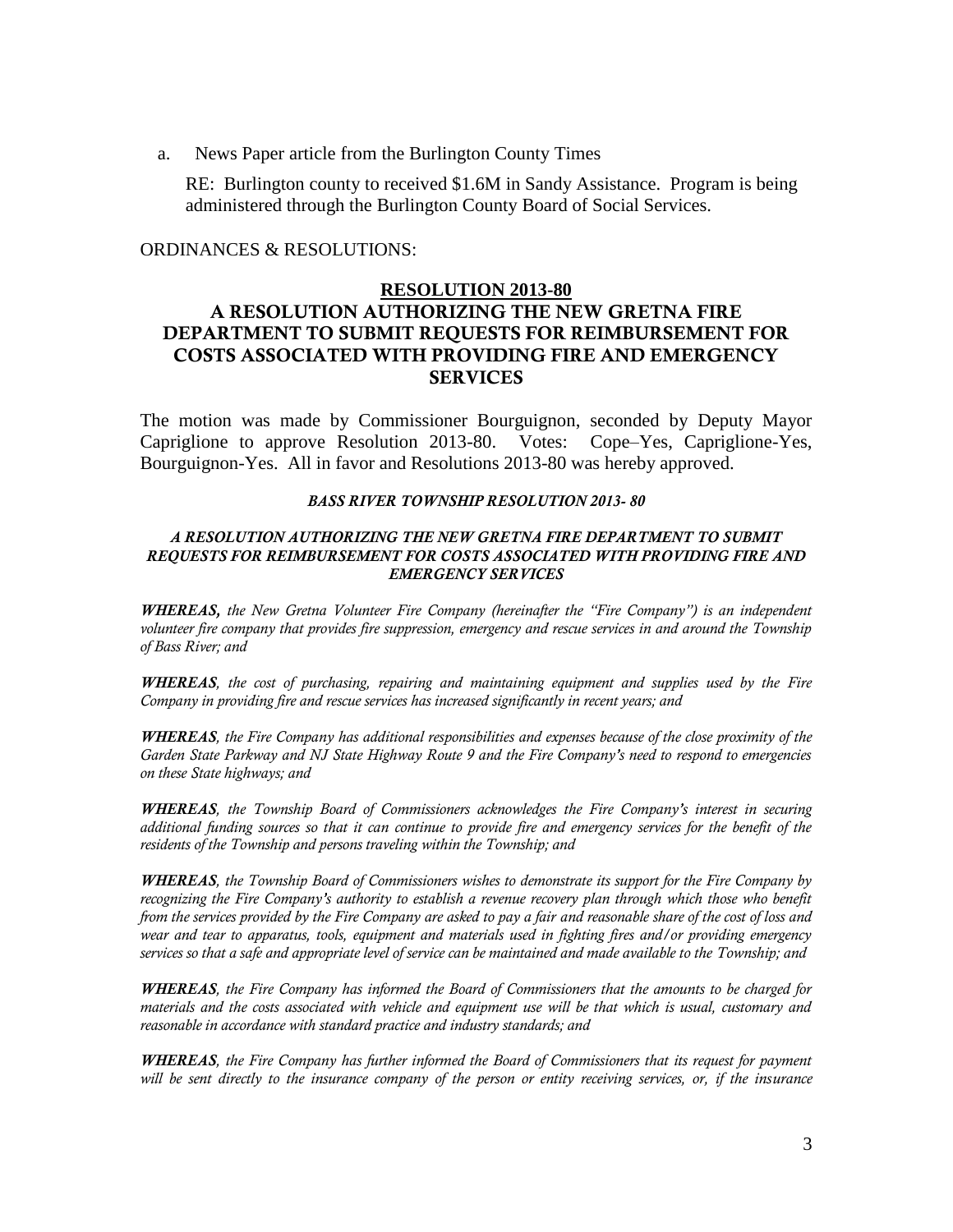*company is not known, to the person or entity receiving services with instructions to forward the request to the insurance provider; and* 

*WHEREAS, the Township believes that a Resolution establishing a revenue recovery plan for the costs and expenses of certain fire services would be in the best interest of the Township;*

*NOW THEREFORE, BE IT RESOLVED by the Board of Commissioners of the Township of Bass River that the New Gretna Volunteer Fire Company may establish a program, either directly or through a recovery cost agency with which it has contracted for billing and/or collection services, to solicit payments for the actual costs of materials used, including equipment when providing fire and/or rescue services.* 

## **RESOLUTION 2013-81**

## **A RESOLUTION AUTHORIZING THE TOWNSHIP OF BASS RIVER TO ENTER INTO A SHARED SERVICES AGREEMENT WITH THE TOWNSHIP OF WOODLAND**

The motion was made by Mayor Cope, seconded by Commissioner Bourguignon to table Resolution 2013-81. Votes: Cope–Yes, Capriglione-Yes, Bourguignon-Yes. All in favor and Resolution 2013-81 was hereby tabled.

#### *BASS RIVER TOWNSHIP RESOLUTION 2013-81*

### *A RESOLUTION AUTHORIZING THE TOWNSHIP OF BASS RIVER TO ENTER INTO A SHARED SERVICES AGREEMENT WITH THE TOWNSHIP OF WOODLAND*

*WHEREAS, the Uniform Shared Services and Consolidation Act, N.J.S.A. 40A:65-1 et seq. authorizes local units of this State to enter into agreements with any other local unit or units to provide, receive and/or share in any service that each local unit participating in the agreement is empowered to provide or receive in its own jurisdiction; and*

*WHEREAS, the Bass River Township Board of Commissioners recognizes the need to provide the residents of the Township with appropriate cost savings measures and the need to take advantage of opportunities to provide cost savings in the administration of local government services for the benefit of all residents; and*

*WHEREAS, the Township of Woodland has requested that the Township of Bass River allow Woodland to utilize the Bass River Township Municipal Court offices; and*

*WHEREAS, Bass River Township and the Township of Woodland have negotiated the terms and conditions of an agreement for the provision of such services to Woodland Township by Bass River Township as detailed in the attached Shared Services Agreement; and*

*WHEREAS, the Township of Bass River evidences its desire to enter into such Agreement through passage of this resolution; and*

*WHEREAS, the parties have agreed to participate in the Shared Services Agreement between the Municipalities and enter into the agreement establishing the respective rights and obligations of the parties regarding this Shared Services Agreement;*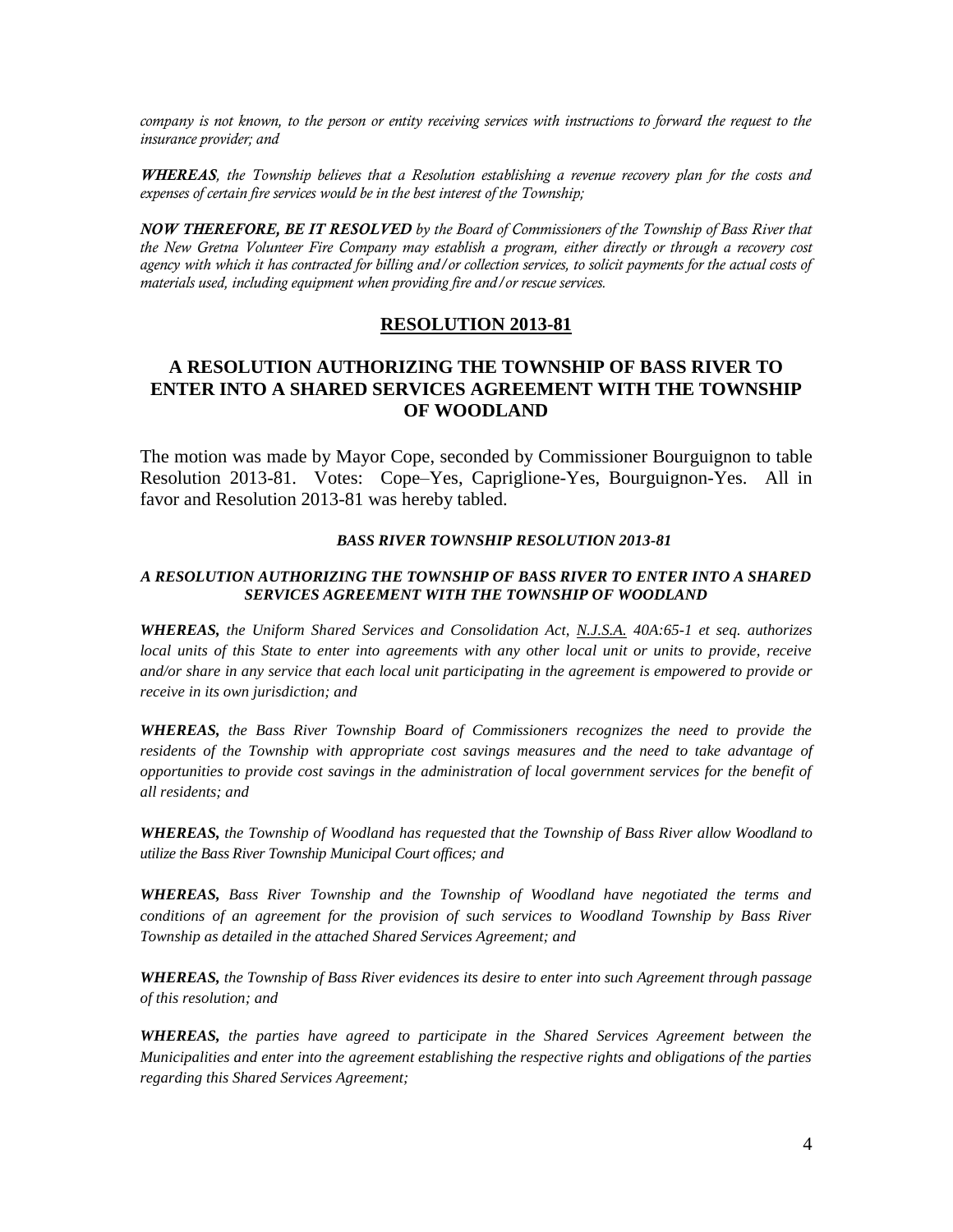#### *NOW, THEREFORE, BE IT RESOLVED by the Township of Bass River Board of Commissioners that:*

- *1. The attached Shared Services Agreement between the Township of Bass River and the Township of Woodland shall be effective according to its terms.*
- *2. The Mayor and Clerk of Bass River Township are hereby authorized to sign, seal, execute and witness/attest the Agreement.*
- *3. The Mayor and Township Clerk are authorized to take any action necessary to implement the terms of the Shared Services Agreement.*

# **RESOLUTION 2013-82 Governor's Council on Alcoholism and Drug Abuse Fiscal Grant Extension January 1, 2014 to June 30, 2014 Resolution 2013-82**

The motion was made by Mayor Cope, seconded by Commissioner Bourguignon to approve Resolution 2013-82. Votes: Cope–Yes, Capriglione-Yes, Bourguignon-Yes. All in favor and Resolution 2013-82 was hereby approved.

> *Governor's Council on Alcoholism and Drug Abuse Fiscal Grant Extension January 1, 2014 to June 30, 2014 Resolution 2013-82*

*WHEREAS, the Governor's Council on Alcoholism and Drug Abuse established the Municipal Alliances*  for the Prevention of Alcoholism and Drug Abuse in 1989 to educate and engage residents, local *government and law enforcement officials, schools, nonprofit organizations, the faith community, parents, youth and other allies in efforts to prevent alcoholism and drug abuse in communities throughout New Jersey.*

*WHEREAS, The Township Council of the Township of Bass River, County of Burlington, State of New Jersey recognizes that the abuse of alcohol and drugs is a serious problem in our society amongst persons of all ages; and therefore has an established Municipal Alliance Committee; and,*

*WHEREAS, Township was approved for a Municipal Alliance grant for the January 1, 2013 through December 31, 2013 grant term; and*

*WHEREAS, the Governor's Council on Alcoholism and Drug Abuse has extended the 2013 grant term until June 30, 2014, in order to transition the grant to a fiscal year rather than calendar year cycle; and* 

*WHEREAS, funding has been made available to Bass River Township Municipal Alliance in the amount of 50% of its approved 2013 grant total for the six-month extension period of January 1, 2014 to June 30, 2014, contingent upon meeting the 25% Cash Match and 75% In-Kind Match grant requirement for the extension funding.*

*NOW, THEREFORE, BE IT RESOLVED that the Township Council does hereby authorize the submission of the grant extension for the Bass River Township Municipal Alliance grant in the amount of:*

| <b>DEDR</b> | \$4,525.00         |
|-------------|--------------------|
| Cash Match  | \$1.131.25         |
|             | In-Kind \$3,393.75 |

*The Township Council acknowledges the terms and conditions for administering the Municipal Alliance grant, including the administrative compliance and audit requirements.*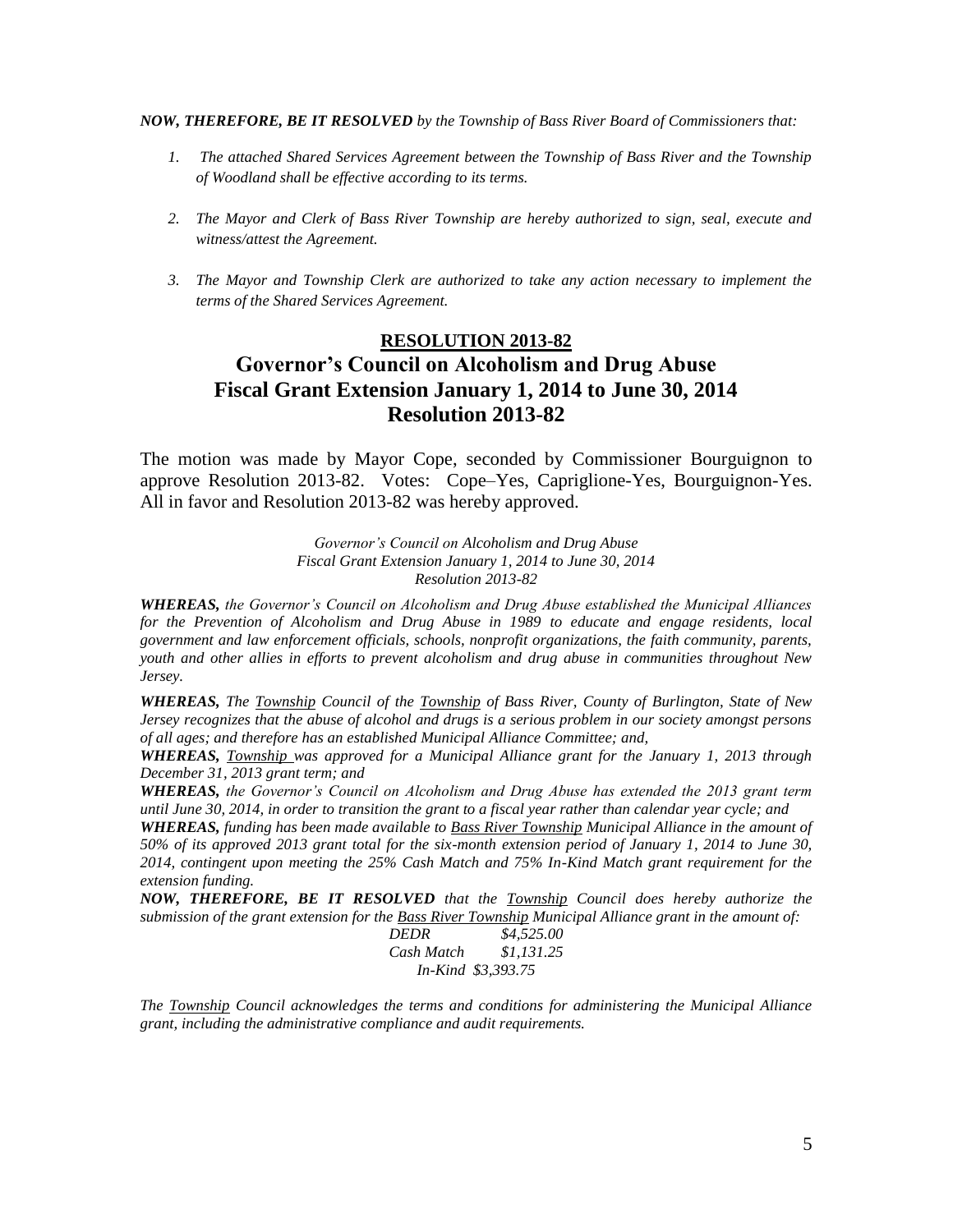### **RESOLUTION 2013-83**

## **A RESOLUTION AUTHORIZING THE TURNOVER OF UNCSHED FUNDS FOR THE MUNICIPAL COURT**

The motion was made by Commissioner Bourguignon, seconded by Deputy Mayor Capriglione to approve Resolution 2013-83. Votes: Cope–Yes, Capriglione-Yes, Bourguignon-Yes. All in favor and Resolution 2013-83 was hereby approved.

Bass River Township Municipal Court Bail Account #4751622513

| $Check \#$ | Amount |                  | Date       |
|------------|--------|------------------|------------|
| 740        | \$1.00 | Raphael L. Ramos | 10/19/2012 |
| 845        | \$1.00 | Kiana Q. Gibson  | 03/28/2013 |

### **RESOLUTION 2013-84**

### **A RESOLUTION AUTHORIZING THE TOWNSHIP OF BASS RIVER**

### **TO EXECUTE AN AGREEMENT WITH BURLINGTON COUNTY FOR COOPERATIVE PARTICIPATION IN THE COMMUNITY DEVELOPMENT ACT OF 1974**

The motion was made by Commissioner Bourguignon, seconded by Deputy Mayor Capriglione to approve Resolution 2013-84. Votes: Cope–Yes, Capriglione-Yes, Bourguignon-Yes. All in favor and Resolution 2013-84 was hereby approved.

#### *BASS RIVER TOWNSHIP*

#### *RESOLUTION NO. 2013-84*

#### *A RESOLUTION AUTHORIZING THE TOWNSHIP OF BASS RIVER*

### *TO EXECUTE AN AGREEMENT WITH BURLINGTON COUNTY FOR COOPERATIVE PARTICIPATION IN THE COMMUNITY DEVELOPMENT ACT OF 1974*

*BE IT RESOLVED AND ENACTED, by the Board of Commissioners of the Township of Bass River, County of Burlington and State of New Jersey to authorize an Agreement with Burlington County for cooperative participation in the Community Development Act of 1974.* 

*SECTION I. Certain federal funds are available to Burlington County under Title I of the Housing and Community Development Act of 1987. Public Law 93-383, as*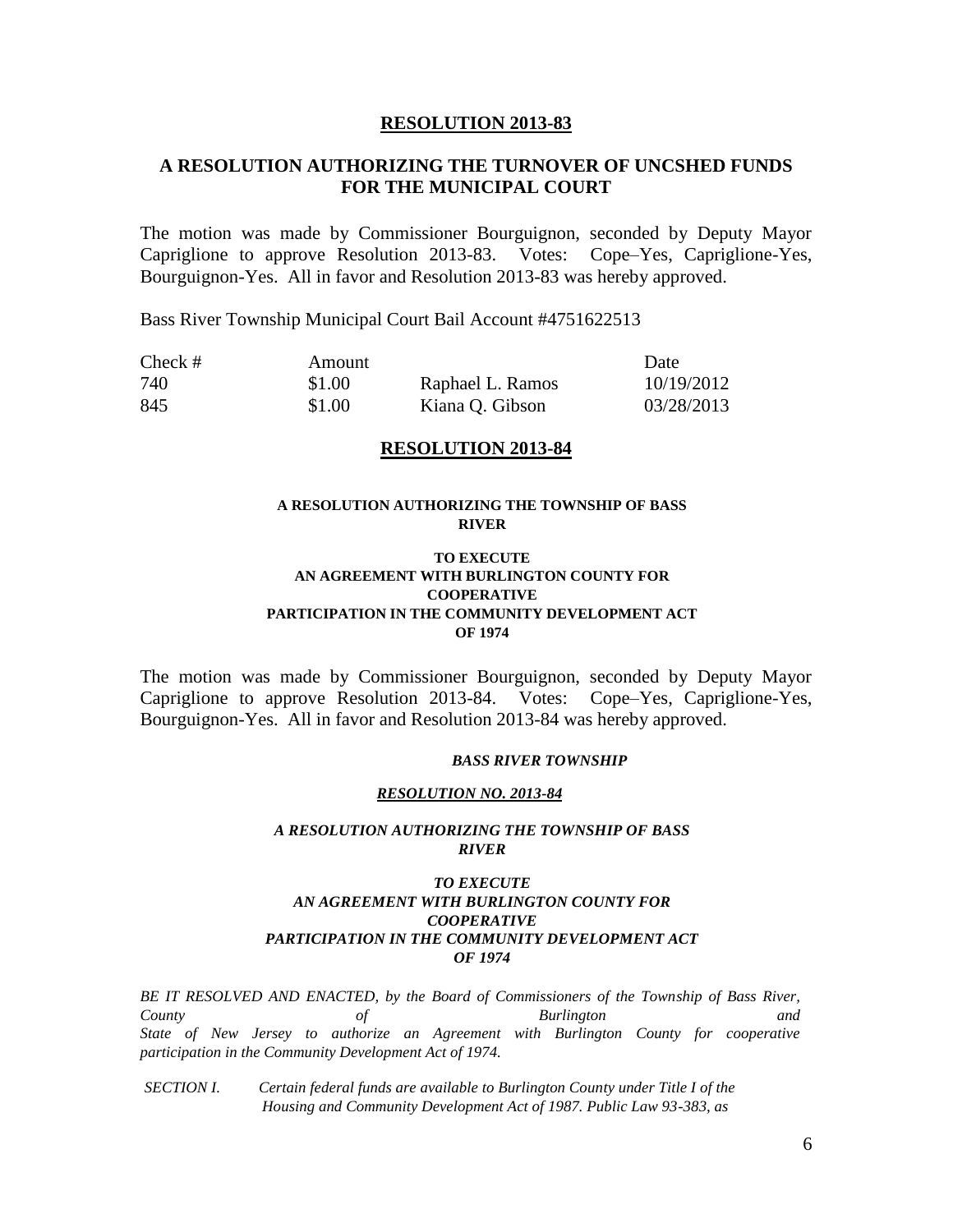*amended; and* 

- *SECTION II. It is necessary to establish a legal basis for the County and its people to benefit from this Program; and*
- *SECTION III. An Agreement has been proposed under which the Township of Bass River and the County of Burlington in cooperation with the other municipalities will establish an Interlocal Services Program pursuant to NJ.S.A. 40:8A-1 et seq., and*
- *SECTION IV. It is in the best interest of the Township of Bass River that the Agreement entitled "Agreement between the County of Burlington and certain municipalities located therein for the establishment of a cooperative means of conducting certain community development activities", a copy of which is on file at the Municipal Clerk's Office.*
- *SECTION V. The Township of Bass River shall enter into the Agreement with the County of Burlington mentioned with all supplements and agreements thereto. The Mayor and Clerk are hereby authorized and directed to execute the Agreement on behalf of the Township of Bass River and affix thereunto the Official Seal.*
- *SECTION VI Township Engineer is hereby authorized to advertise for bids for said project "Jericho Road Improvements."*
- *SECTION VII. All resolutions or parts of resolutions which are inconsistent herewith are hereby repealed in the extent of their inconsistency. SECTION VIII. This Resolution shall take effect immediately after passage.*

## **RESOLUTION 2013-85**

## **BUDGET TRANSFER**

The motion was made by Mayor Cope, seconded by Commissioner Bourguignon to approve Resolution 2013-85. Votes: Cope–Yes, Capriglione-Yes, Bourguignon-Yes. All in favor and Resolution 2013-85 was hereby approved.

#### *RESOLUTION 2013-85*

#### *BUDGET TRANSFER RESOLUTION*

*WHEREAS, the Board of Commissioners of the Township of Bass River, County of Burlington, State of New Jersey is authorized to permit transfers within the 2013 budget and;*

*WHEREAS, it is the desire of the Board of Commissioners to make the following transfers;*

*NOW, THEREFORE, BE IT RESOLVED, that the CFO of the Township of Bass River is hereby directed to transfer the following:*

| FROM: Admin & Exec O/E   | \$2000      |
|--------------------------|-------------|
| Financial Admin O/E      | <b>2000</b> |
| Collection of Taxes O/E  | <b>2000</b> |
| Engineering Services O/E | 3000        |
| Streets & Roads S & W    | 2000        |
| TOTAL.                   | \$11.000    |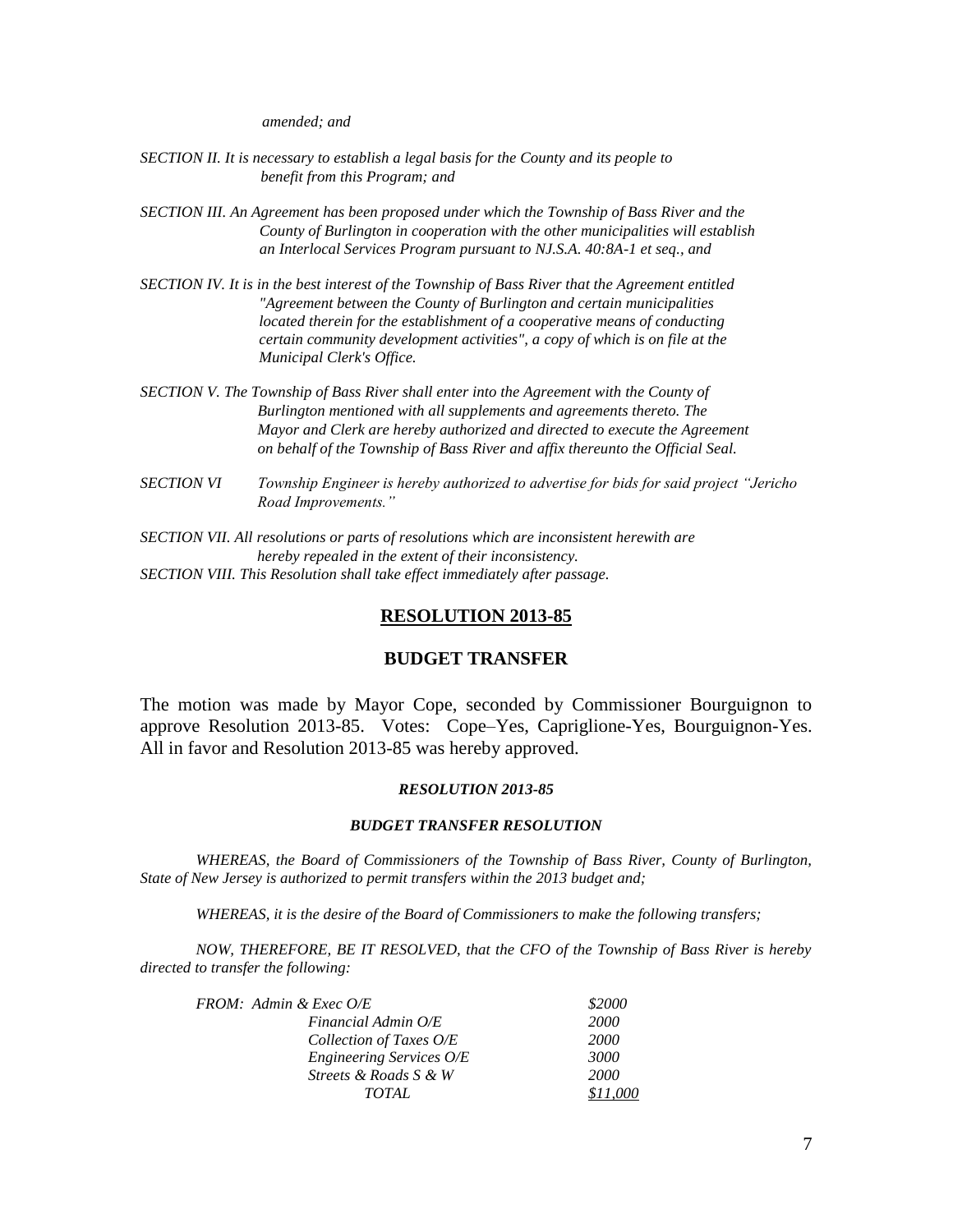| TO: | Legal $O/E$        | \$10,000 |
|-----|--------------------|----------|
|     | Unemployment Comp. | 1000     |
|     | TOTAL              | \$11,000 |

*BE IT FURTHER RESOLVED that a copy of this resolution be forwarded to the CFO for proper execution.*

#### **RESOLUTION 2013-86**

## **TAX OFFICE RESOLUTION**

The motion was made by Mayor Cope, seconded by Deputy Mayor Capriglione to approve Resolution 2013-86. Votes: Cope–Yes, Capriglione-Yes, Bourguignon-Yes. All in favor and Resolution 2013-86 was hereby approved.

#### *RESOLUTION 2013-86*

*WHEREAS, The following Block and Lots have been incorporated into other Blocks and Lots assessed to Deborah Buzby-Cope and David Cope and;*

*WHEREAS, They are showing balances due for 2012 on Blocks and Lots that are non-existent;*

*NOW THEREFORE, BE IT RESOLVED that the Tax Collector of Bass River Township is authorized to cancel taxes in the following amounts for 2012 1st & 2nd quarters.*

*63/30 qfarm 1st -7.94 & 2nd -7.94 63/24 qfarm 1 st -3.41 & 2nd 3.40 63/23 qfarm 1 st -1.52 & 2nd 1.51 67/25 qfarm 1 st - .76 & 2nd .75*

### **RESOLUTION 2013-87**

#### **TAX OFFICE RESOLUTION**

The motion was made by Mayor Cope, seconded by Commissioner Bourguignon to approve Resolution 2013-87. Votes: Cope–Yes, Capriglione-Yes, Bourguignon-Yes. All in favor and Resolution 2013-87 was hereby approved.

#### *RESOLUTION 2013-87*

*WHEREAS, the amount of \$599.71 has been received by the Tax Collector for redemption of Tax Sale Certificate 12-00010 Block 31.B Lot 43 assessed to Anthony Lambariello;*

*WHEREAS \$599.71 is the correct amount to redeem;*

*NOW THEREFORE, BE IT RESOLVED, that the CFO of Bass River Township is authorized to cut a check in the amount of \$599.71, to Garden State Investment, 6601 Ventnor Ave, Suite 103, Ventnor, NJ 08224.*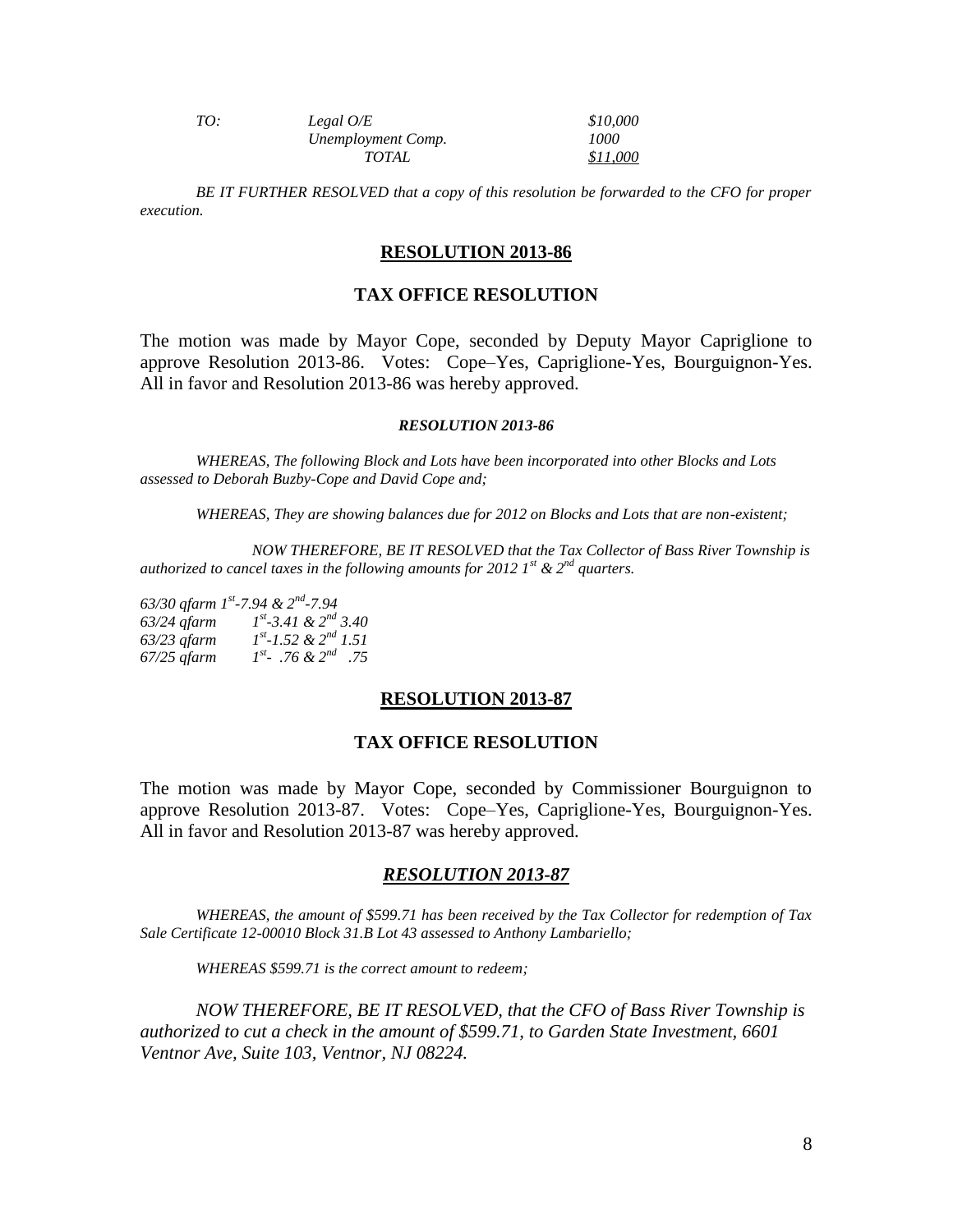## REPORTS:

The following reports were noted.

Report of Solicitor Report of Municipal Court Dog Report Report of Waterfront Manager Report of Safety Coordinator Deputy Mayor Capriglione provided a school report answering various questions brought by a resident at the previous meeting.

PUBLIC COMMENT:

The meeting was open for public comment at 7:48 p.m. upon a motion by Commissioner Bourguignon, seconded by Deputy Mayor Capriglione. All in favor.

Mr. R. Nickalow asked if Solicitor wrote a letter to the owners of the Rustic Inn 9Backwater Jack's). Yes, this letter was sent out over a month ago and is still awaiting a response. Liquor license and the renewal of the license was discussed which comes up annually in June. The license is inactive and approved by the Director of the ABC. Township could deny the license renewal and the applicant would then file an appeal with the Director of the ABC and would most likely be approved.

Mr. L. Assur requested an update on the installation of Natural Gas through the center of the town. Mayor said that communications are ongoing with the Gas Company.

Ms. C. Bitzberger requested information on Super Storm Sandy and the assistance from Burlington County. Mayor said she does know of all the persons that have been affected and keeps in touch with all.

Mr. B. Curtin asked about the resolution regarding Jericho Road and when the work is to be done. Mayor stated the project will now go out to bid with \$65,000 in CDBG Grant money to cover the cost. The project work will be done as far is can with the funding allowed. Mr. Curtin asked about the ongoing issue with ambulance service. Mayor updated and noted the funding for the ambulance to be purchased by the fire company was no longer available. Still working on the situation with Great Bay Regional with tone assignments and utilization of Quality Ambulance Company.

Mr. K. Groff asked about the quoted price for Truck 4211 for the Fire Company. Board is unsure what the original price was.

Mr. R. Steele asked about term limits for Board Members. Asked what the original though on term limits was. Deputy Mayor Capriglione said that some individuals of the public voiced concerns that some of the members of the Planning Board have been on there for a very long time.